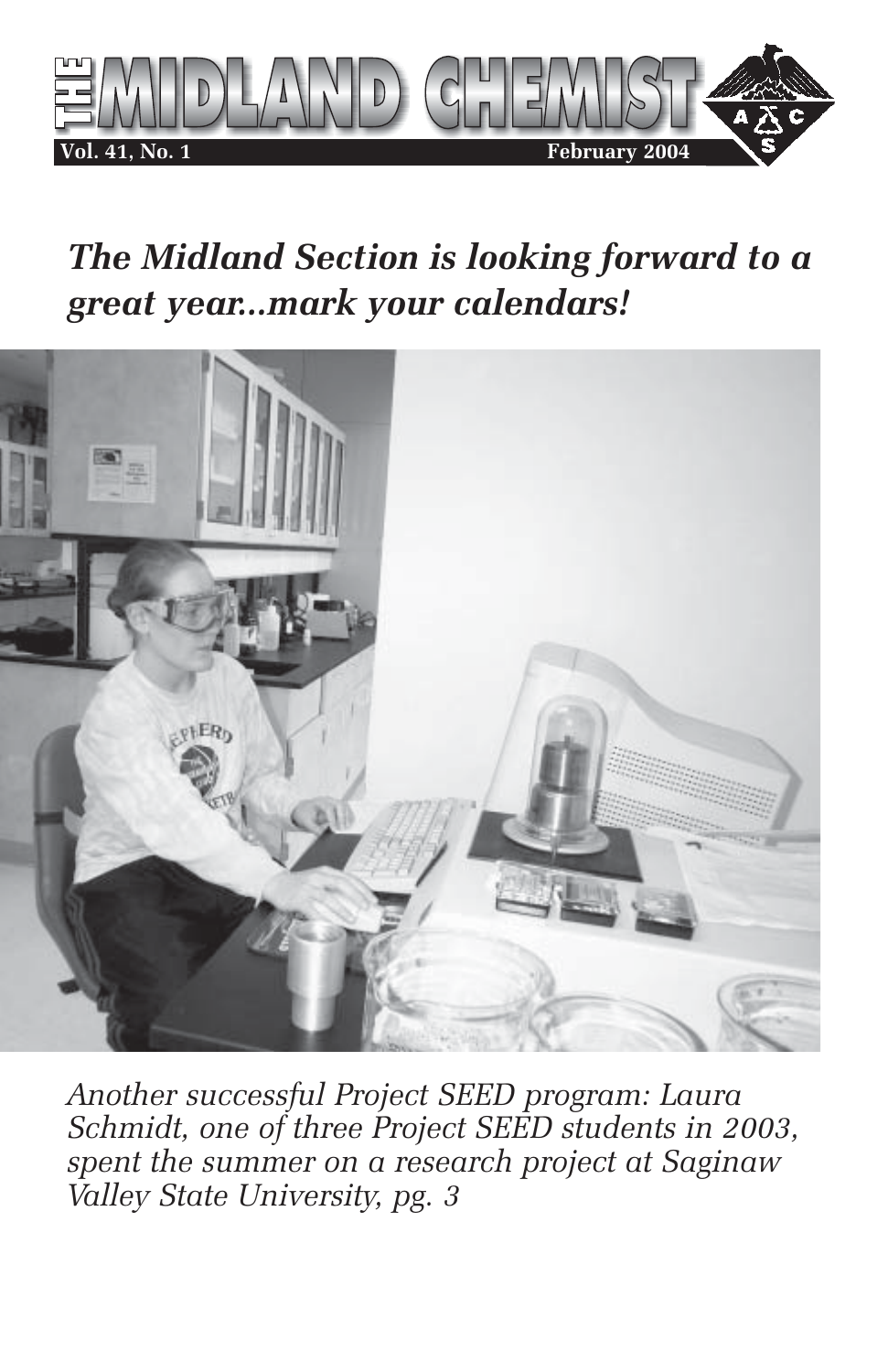

Volume 41, Number 1 February 2004

## *In This Issue...*

| Call for Nominations: 2004 Science Teaching             |  |
|---------------------------------------------------------|--|
|                                                         |  |
|                                                         |  |
|                                                         |  |
|                                                         |  |
| Important Dates on the ACS Midland Section Calendar  14 |  |

*The Midland Chemist* is published eight times a year by the Midland Section of the American Chemical Society.

American Chemical Society Midland Section PO Box 2695 Midland, MI 48641-2695 http://membership.acs.org/M/Midl

#### *Volunteer Staff*

| 989-832-7485                        |  |
|-------------------------------------|--|
| ann.birch@editech-mi.com            |  |
|                                     |  |
| Angelo Cassar  Photographer, writer |  |
| Kristine Danowski  Writer           |  |
|                                     |  |
|                                     |  |
| James R. Birch  Design, layout      |  |

Please submit all articles and photographs to the editor, Ann Birch. Instructions for article submission are on the Midland Section web site, as is contact information for other staff members. Authors can also contact Ann directly with any questions.

Neither *The Midland Chemist*, nor the Midland Section, nor the American Chemical Society assumes any responsibility for the statements and opinions advanced by contributors of or to *The Midland Chemist*.

Cover photo by Peggy Hill.

© Copyright 2004 Midland Section of the American Chemical Society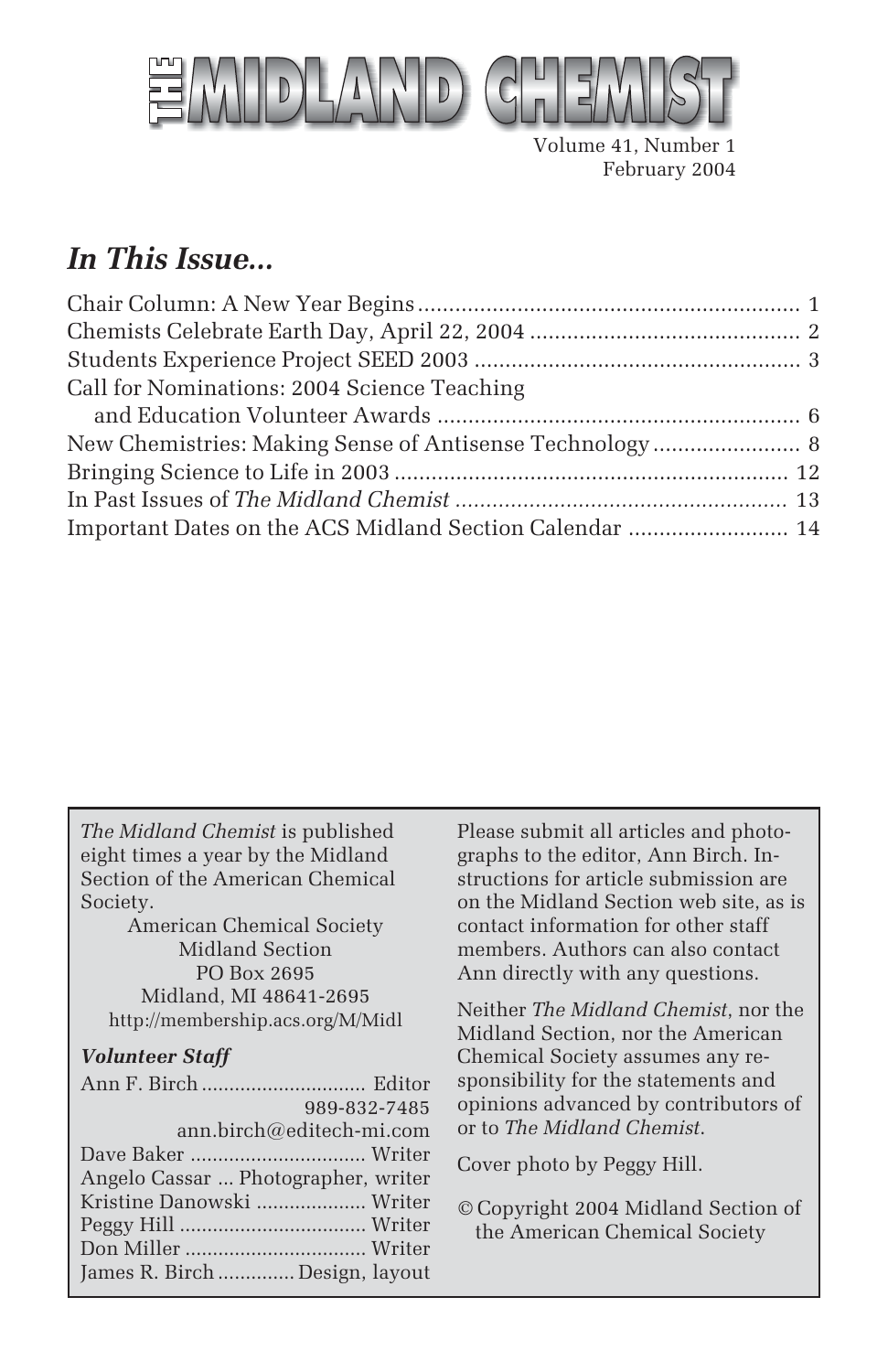## *Chair Column*

# **A New Year Begins**

The year 2004 is another year of exciting opportunities for members of the American Chemical Society and those of you who enthusiastically volunteer your time throughout the year to implement local Midland Section ACS programs. As chair for the Midland Section in 2004, I would first like to extend my congratulations to last year's chair, Mike Owen, and the board of directors for the outstanding leadership and programs offered by the Midland Section. I learned a lot from Mike, who is certainly a motivating and inspirational leader. It is rewarding to be part of an organization that thrives on bringing science



Joe Ceraso, Chair ACS Midland Section

and chemistry to its members and the community with its various communications, member programs, public education, and student programs.

We have several new faces on the board and heading up committees this year. Jennifer Dingman is a director, Deb McNett is secretary, and Maneesh Bahadur is chair of the Nominations and Elections Committee (NEC). Many board members, committee chairs, and volunteers are continuing in their former roles or taking on new roles, for which I am very grateful. Petar Dvornic, Don Miller, and Dave Stickles are directors; Pat Smith is Chair-elect; Doug Beyer is treasurer. Gary Kozerski provided excellent leadership on last year's NEC. This year, he will be the committee chair for Careers and Professional Relations. Buford Lemon and Dale LeCaptain have volunteered to co-chair the Fall Scientific Meeting in 2004. In addition, the committee chair for the 2006 Central Regional Meeting is Kurt Brandstadt. Over the course of the next two years, members will be receiving communications on the progress of the 2006 Central Regional Meeting plans. Finally, a special recognition and thanks to Ann Birch, editor of *The Midland Chemist*, for her outstanding contributions and persistent excellence in our Section communications.

At our first board meeting this year, we approved the budget for 2004. Our spending in the last two years has exceeded our funding. We try to maintain a reserve ratio of 2 to 1. That is, the value of our long-term investments should be at least two times the annual budget. At this time we are at a ratio of 1.5+ and climbing. With the improvement in the economy, our long-term investments are improving considerably. Although The Dow Chemical Company Foundation reduced 2003 funding to 60% of 2002 funding, we are very grateful for the 2004 support with an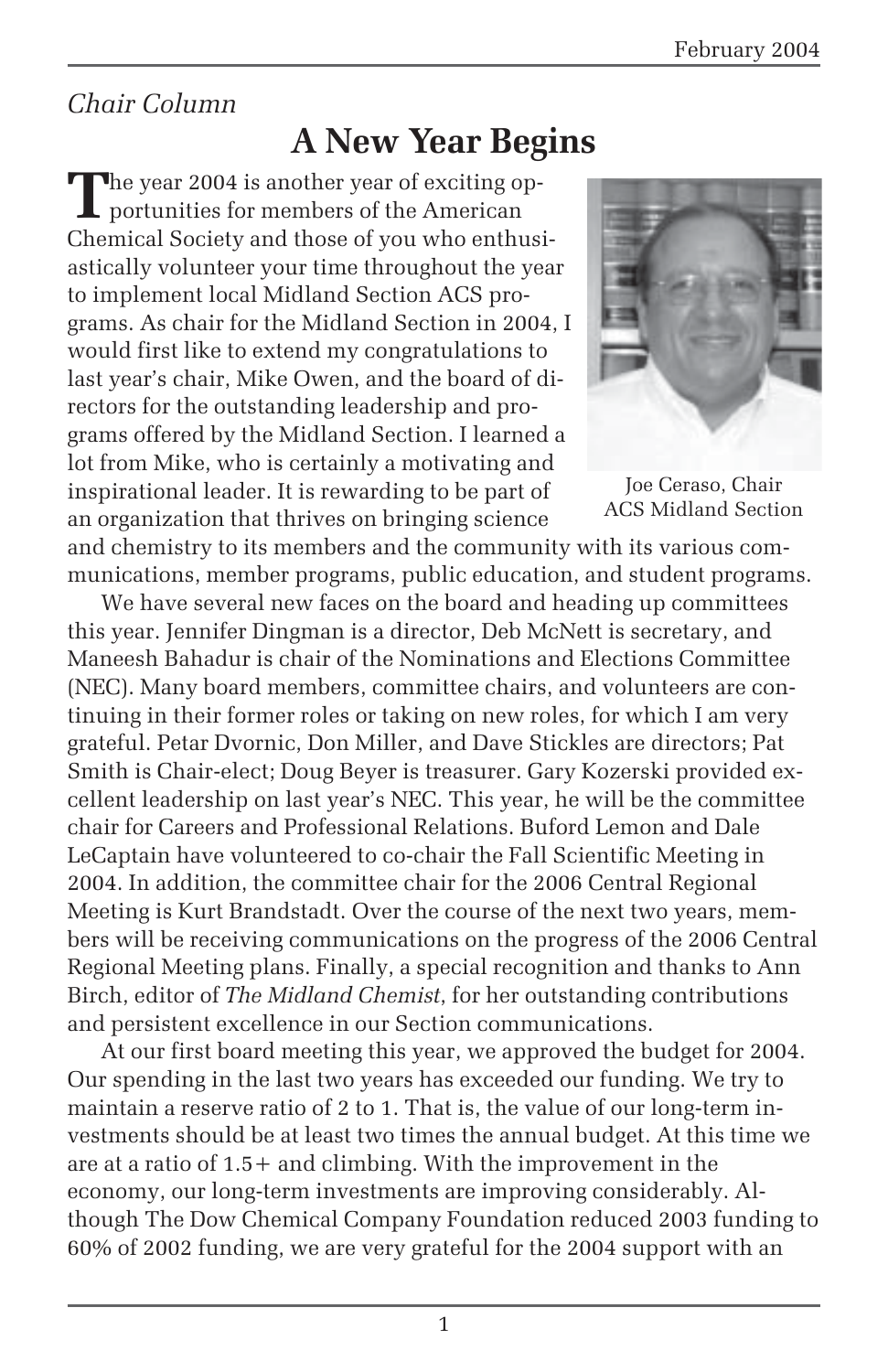increase of 20% over 2003. With the current 2004 budget, the Section will be able to offer the full range of programs that have been offered in the last two years. Economic conditions in the last 2 years have taken a toll with a drop in membership nationally and locally. One of the section goals which we have this year is to increase membership 5%.

*Joe Ceraso*

# **Chemists Celebrate Earth Day, April 22, 2004**

*From National ACS*

**Tembers** of the American Chemical Society's Committee on Community Activities invite you to participate in Chemists Celebrate Earth Day on April 22, 2004. The program is a joint effort between the ACS Committee on Community Activities, the



Committee on Environmental Improvement, and the Green Chemistry Institute. Chemists Celebrate Earth Day provides volunteers with an opportunity to showcase chemistry's contributions to sustaining a healthy planet and environment as part of the annual Earth Day celebration.

The 2004 theme for Chemists Celebrate Earth Day is "What do you know about  $\rm H_2O$ ?" As part of the celebration, the American Chemical Society is sponsoring a music-video competition for students in grades K–12. The contest encourages students to produce a music video best illustrating the theme "What Do You Know About  $\mathrm{H}_2^{\,}$ 0?" As the unifying event, local sections are asked to participate in "Testing Rain Water," an activity designed to measure the acidity of rainwater in area communities and to compare results online to national findings. For more information, contact the ACS Office of Community Activities at 1-800-227-5558, ext. 6078. For information on Midland Section Earth Day activities, contact Gretchen Kohl, 989-496-8200, gretchen.kohl@dowcorning.com.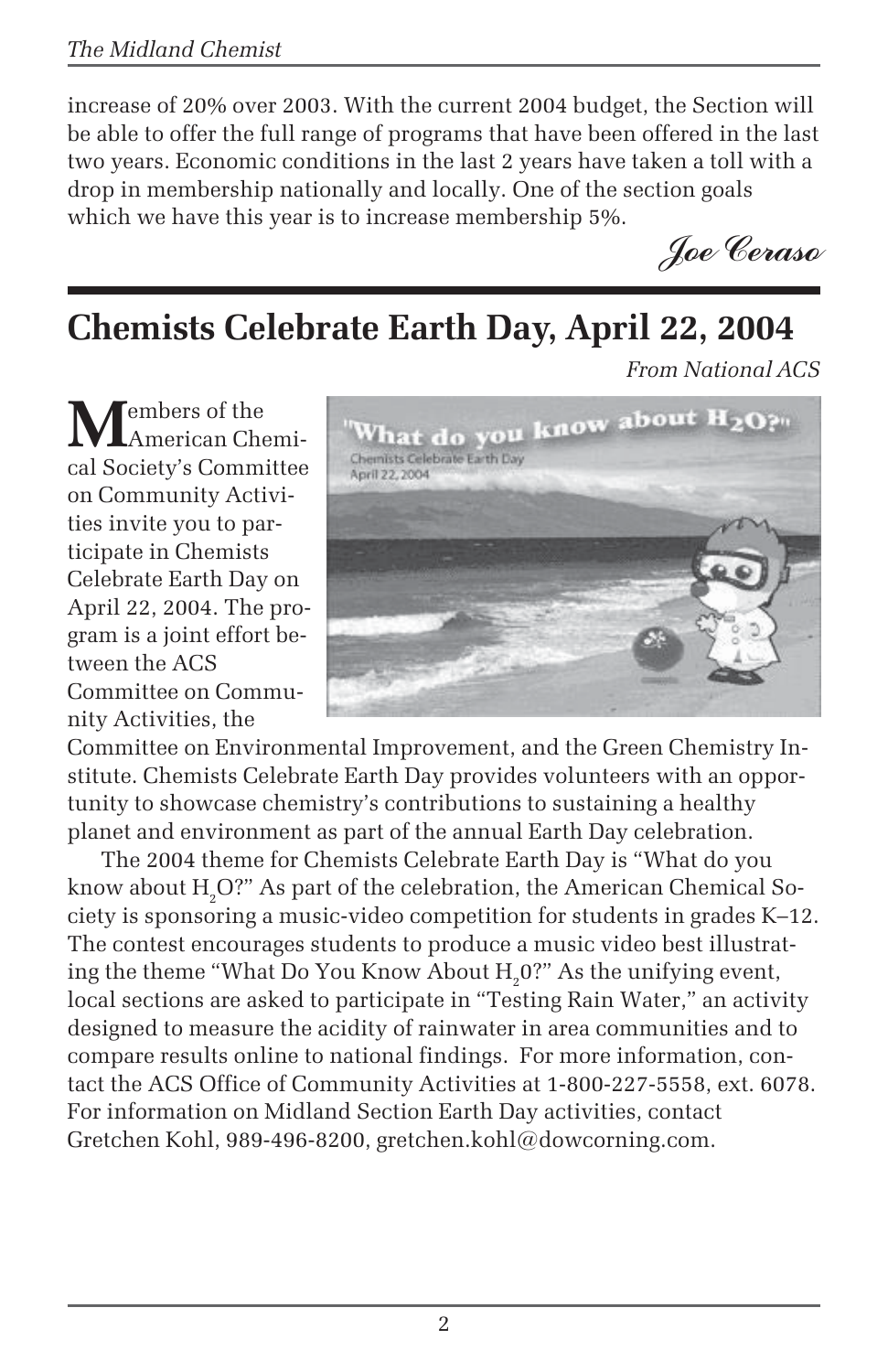# **Students Experience Project SEED 2003**

*Article and photos by Peggy Hill*

**A**nother summer of come and gone with three more students leaving their indelible traces of impact on the labs that hosted them. Meghan Burleigh, back for a second year of Project SEED, worked with Dale LeCaptain at Central Michigan University, while two new students, Laura Schmidt and Kristin Beach, ran investigations with Dave Karpovich at Saginaw Valley State University



*In her second year in the SEED program, Meghan Burleigh did her research at CMU.*

and Frances Fournier at Dow Corning, respectively. All three young women enjoyed research successes that in each case contributed significantly to their mentor's research goals and boosted their own self-perceptions in the process.

One of the greatest things about this program is the change in self-perception that these students undergo as the result of their SEED experience. Time and time again, as I interview students for the program, most of them ask the same question with the same sheepish hesitancy: "But I don't think I know enough—can *I* do research? Can *I* contribute?"

That glaze of doubt doesn't melt away when I reassure them that, yes, of course they will not only be capable of the work, but by the time the summer draws to a close, they'll be explaining their findings to everyone else. And, they do—the majority of our SEED students do very well, proving to themselves and everyone else that their contributions are valuable ones. It just takes some day-to-day work on their part to reach the level of self-assurance that I can't supply for them in my speeches. Our 2003 students are good examples.

Meghan Burleigh worked out a practical method for recycling salts that arise as by-products of industrial fermentation processes. She was able to lay the groundwork for an electrodialysis method under the guidance of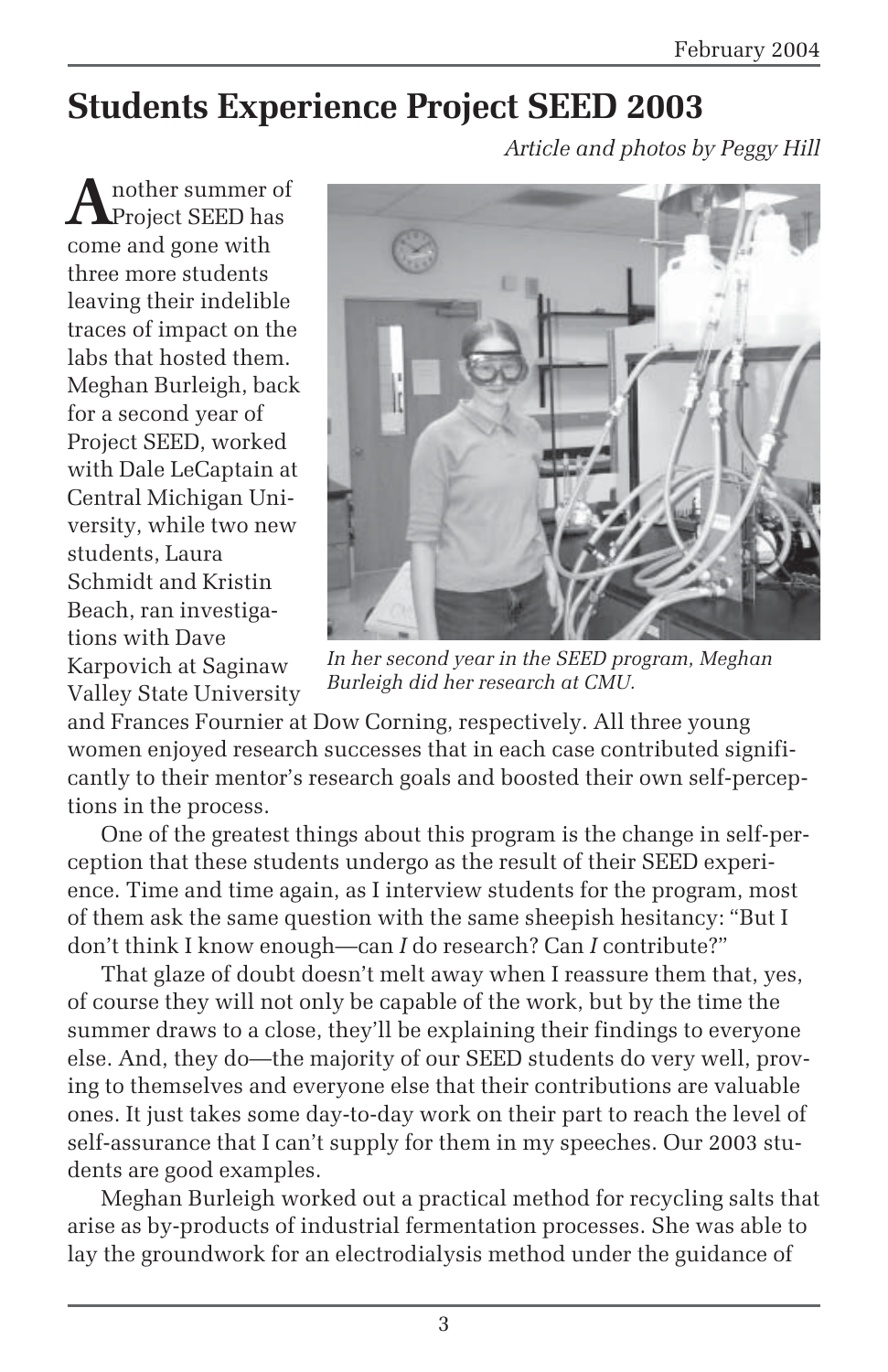## *The Midland Chemist*

her mentor, Dale LeCaptain at CMU. Dale requested another student just like her for next summer—the highest praise possible for a SEED student. Frances Fournier said the same about Meghan last year after she and Meghan worked together in a SEED I experience. And now we've let her slip out of state to attend college in Ari-



*Laura Schmidt did research on agricultural products with Dave Karpovich at SVSU.*

zona at Embry-Riddle College where she is halfway through her freshman year.

Laura Schmidt left her mark on the research lab of Dave Karpovich at SVSU where she explored chemical methods for turning agricultural waste into useful new materials. Her SEED I project expanded on previous

work in which carboxy- methylation of corncob powder (a polysaccharide-based material) was used to create a hard, but breakable solid. Laura worked on toughening this potentially useful material by adding natural fibers to create composites and using differential scanning calorimetry to characterize them. She also looked at acylating natural starches from corn, rice, and tapioca with succinic anhydride and then processing these with soy protein to create tough, new composites. An athlete at Shepherd High School, Laura has endured a history of sports-

related knee problems and the procedures necessary to deal with them, making her kind of "tough" herself.

Kristin Beach loves the beach, but opted to spend her 2003 summer



*Kristin Beach worked with Frances Fournier at Dow Corning on antifoams.*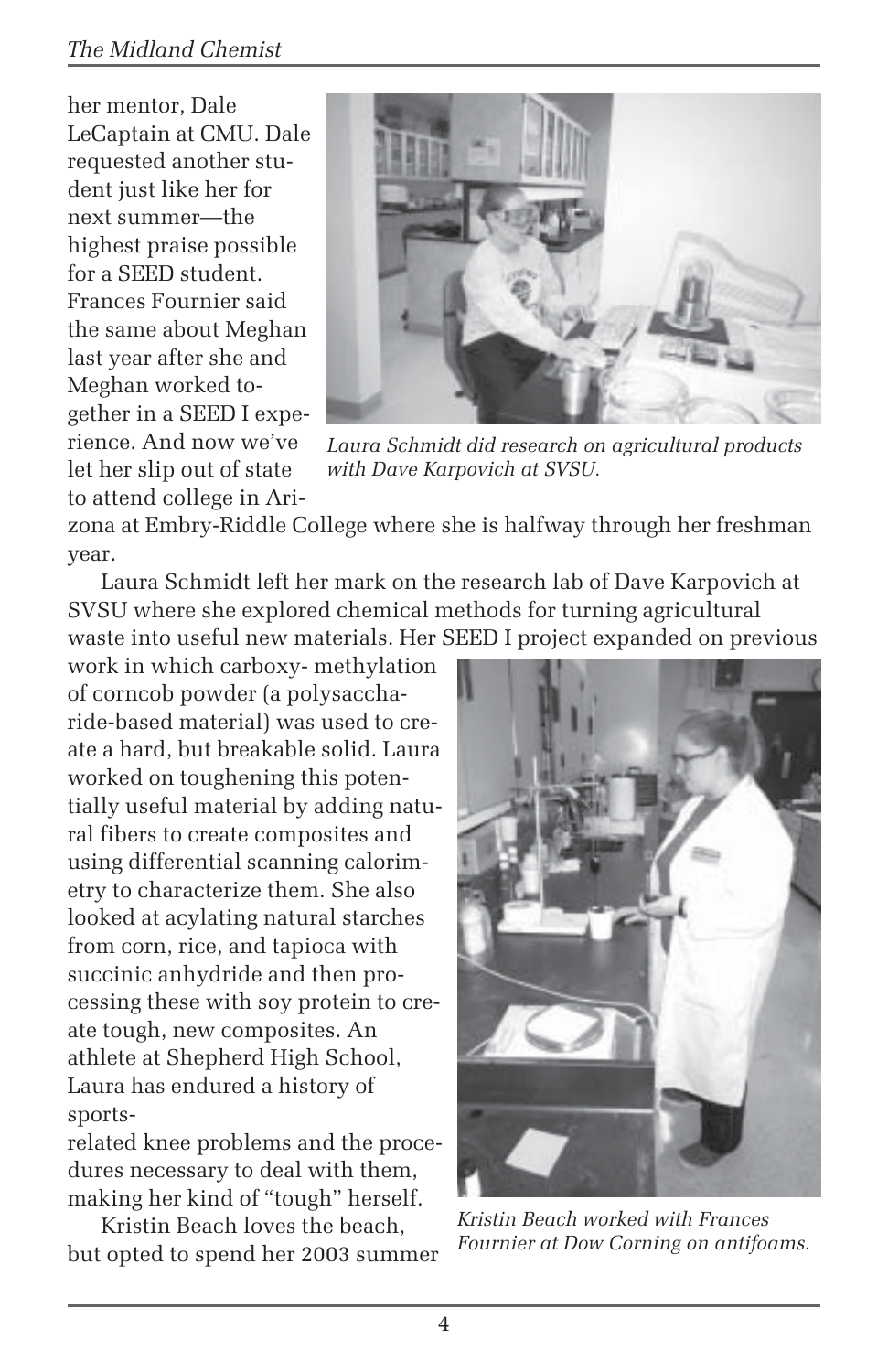immersed in antifoam instead of seafoam. Working with Frances Fournier at Dow Corning, Kristin completed an ambitious project to characterize antifoams used with acrylic coating systems. Her day-to-day vocabulary changed quite a bit as a result, leaving Kristin's mother to wonder exactly *what* her daughter was doing when words like "viscosity," "draw-down," "defoaming," and "persistence" spilled over into conversations at home. Kristin was building a valuable database of performance information that will help Dow Corning assess where and how certain products might best be used. Now she's working on completing her senior year at Midland Christian School and planning for college.

The contributions of the 2003 mentors made this program successful. Much time and effort was spent by these people to develop suitable projects and then mentor students through 8 to 10 weeks of full-time work. Of special note are the contributions of Dave Karpovich, who has mentored SEED students each year for the past four years and is now cochairing the Project SEED committee.

#### **SEED I Students** Preceptor

Laura Schmidt David Karpovich Shepherd H.S. Dept of Chemistry, SVSU Project: Preparation of Biodegradable Composite Materials from Agricultural Waste and Food Products

Kristin Beach Frances Fournier Midland Christian School **Dow Corning** Project: Antifoam Characterization of Acrylic Coatings

#### **SEED II Student Preceptor**

Meghan Burleigh Dale LeCaptain Mt. Pleasant H.S. Dept of Chemistry, CMU Project: Electrodialysis of Sodium Sulfate into an Acid and Base

## *We're responsible . . .*

In 1988, the American Chemistry Council (ACC) launched Responsible Care® to respond to public concerns about the manufacture and use of Chemicals. Through this initiative, Dow Corning Corporation and other ACC members and partners are committed to continually improving our responsible management of chemicals.

We're responsible because we care.

#### **DOW CORNING**



© 2001 Dow Corning Corporation. *Dow Corning* is a registered trademark<br>of Dow Corning Corporation. *Responsible Care* is a registered service mark<br>of the American Chemistry Council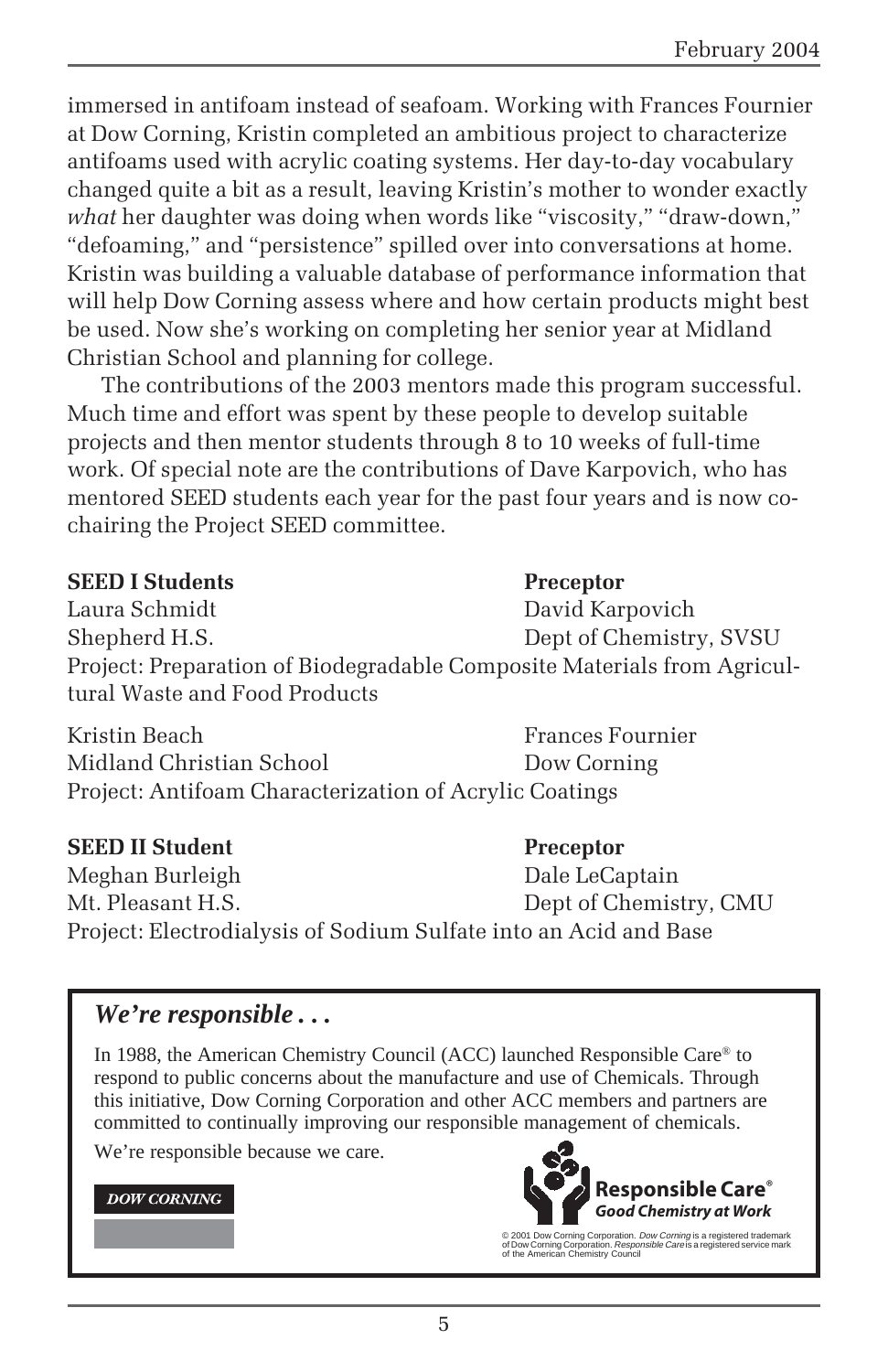## *Call for Nominations* **2004 Science Teaching and Education Volunteer Awards**

*By Petar Dvornic*

**E**ach year the Midland Section of the American Chemical Society pre sents awards to recognize outstanding achievement in teaching of the chemical sciences. Nominations for the 2004 awards are invited. Awards are presented for outstanding achievement in the following areas:

- Elementary Level Science Education
- Middle Level Science Education
- High School Chemistry Teaching
- College Chemistry Teaching

Candidates for these awards must be educators at schools in the fivecounty geographical area of the Midland Section: Bay, Gratiot, Isabella, Midland, and Saginaw Counties.

The Science Education Volunteer of the Year award is presented to an individual who makes a substantial contribution to science learning in the Midland Section through voluntary efforts.

Recipients of all awards will be selected by the Awards Committee. Nominators should write a letter indicating the award and describing the attributes of the candidate. Supporting letters from students, colleagues, supervisors, and community leaders are strongly encouraged. The deadline for nominations is **March 12, 2004.** Electronic or fax submissions are acceptable. All submissions must be accompanied by the name, position, address, and phone number of the nominator. Award recipients as well as high school and college student award recipients and Chemistry Olympiad winners will be honored at the 2004 Science Education Recognition Dinner on April 22, 2004, at the Dow 47 Building Cafeteria in Midland.

The Awards Committee greatly appreciates the efforts involved in nominating someone and thanks you for helping to recognize deserving educators in our section. *Parents: Does your child have a great science teacher? If so, consider nominating him/her and pass this flier along to that teacher's principal or section head.* Please submit nominations to:

Petar Dvornic Chair, ACS Awards Committee Fax: 989-832-5560 Michigan Molecular Institute E-mail:  $d$ vornic $@$ mmi.org 1910 W. Saint Andrews Rd. Midland, MI 48640-2696

A list of previous recipients of the awards is provided on the next page.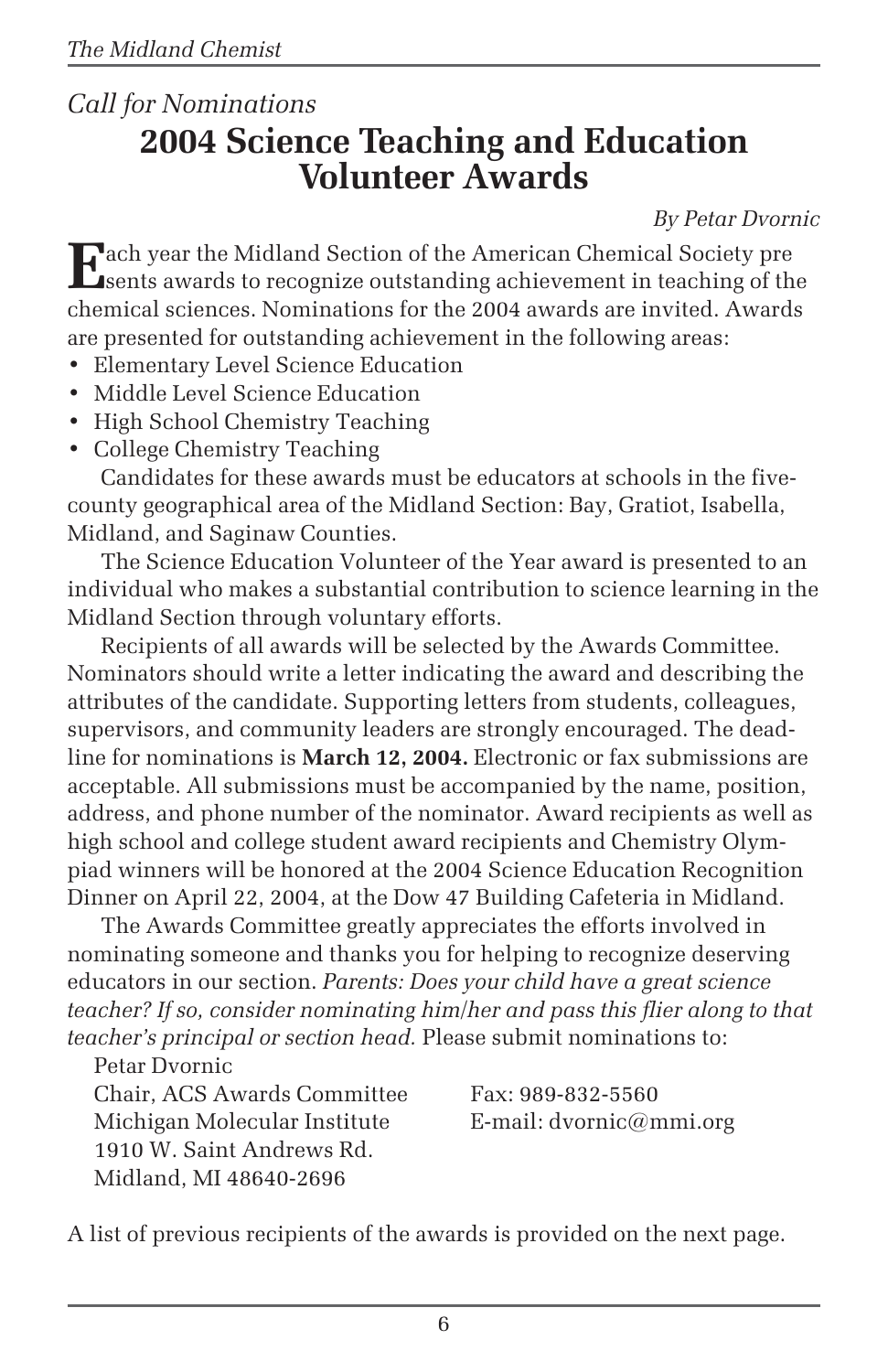| <b>Elementary Level</b><br><b>Science Education</b> |                                    |  |
|-----------------------------------------------------|------------------------------------|--|
| 1992                                                | Karen Ziemelis                     |  |
| 1993                                                | Lela Wade                          |  |
| 1994                                                | Constance A. Dullock               |  |
| 1995                                                | Joan Klopcic                       |  |
| 1996                                                | Mark Hackbarth                     |  |
| 1997                                                | Denise Koppleberger, Cheryl Ruthig |  |
| 1998                                                | Barbara McGivern                   |  |
| 1999                                                | John Clark                         |  |
| 2000                                                | Sue Burtch, Robin Harshman-Rogers, |  |
|                                                     | Vicki Richard, Clare Jorgensen     |  |
| 2001                                                | Cathy Egerer, Amy Hindbaugh-Marr   |  |
| 2002                                                | Maureen Becker                     |  |
| 2003                                                | Leon Katzinger                     |  |

# *High School Chemistry College Chemistry*

| 1989 | Robert Wallace             |
|------|----------------------------|
| 1990 | Gary Ronk                  |
| 1991 | not awarded                |
| 1992 | John Clark, Edna Konwinski |
| 1993 | Mary Irons                 |
| 1994 | Jo Ann Pelkki              |
| 1995 | not awarded                |
| 1996 | Sandra Schafer             |
| 1997 | Mary Fredell               |
| 1998 | Dale Ressler               |
| 1999 | Robert Enszer              |
| 2000 | Steven Kelly               |
| 2001 | William Stokes             |
| 2002 | Robert Hansen              |
| 2003 | not awarded                |
|      |                            |

## *Science Education Volunteer*

|      | 1992 Gregg Young                 | 1998 Carlton Beyer   |
|------|----------------------------------|----------------------|
|      | 1993 Peter Bonk                  | 1999 William Albe    |
|      | 1994 Peter Moehs                 | 2000 Karol Childs    |
|      | 1995 - Gretchen Kohl             | 2001 Donald Petersen |
| 1996 | John Blizzard, Richard Van Effen | 2002 Joan McMahon    |
|      | 1997 Marvin Tegen                | 2003 John Blizzard   |

*Middle Level Science Education Science Education* Derrell Steffen Laurie Hepinstall JoAnn Kraut not awarded Barbara J. Bibbee Gary J. Johnson not awarded not awarded not awarded

not awarded Joel Mikusko not awarded

# *Teaching Teaching*

Joan Sabourin 1990 Gary Ronk Bob Howell Robert Kohrman Scott Hill Ajit Sharma Laura Vosejpka George Eastland Martin Spartz Philip Squattrito Thomas Delia Steven Keinath James Hutchison Sandra Smith Margaret Hill Dale Meier

| 998  | Carlton Beyer   |
|------|-----------------|
| 999  | William Albe    |
| 2000 | Karol Childs    |
| 2001 | Donald Petersen |
| 2002 | Joan McMahon    |
| 2003 | John Blizzard   |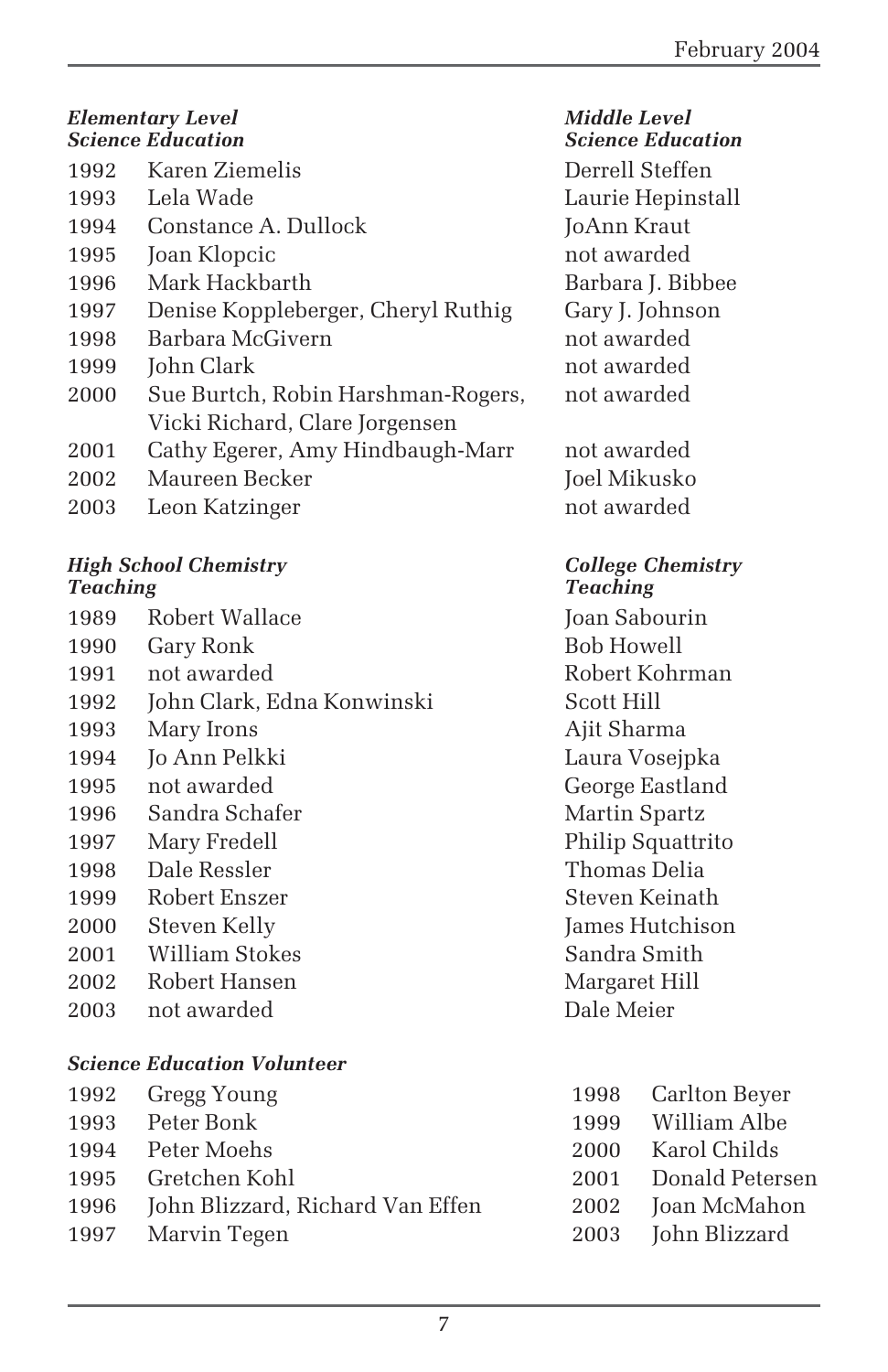# *New Chemistries* **Making Sense of Antisense Technology**

## *by Kristine Danowski*

Antisense oligonucleotides are short, single-stranded (ss) synthetic<br>nucleic acids designed to block the formation of the target protein by complementary (Watson-Crick) binding to the corresponding target mRNA or pre-mRNA. The target is translated into protein, hence it is the "sense" strand. The ss oligonucleotide blocks translation, hence it is the "antisense" strand. As long as the sequence of the gene and mRNA are known, an antisense oligonucleotide can be synthesized to bind to it. Researchers in the field theorize that RNase H, an enzyme that selectively cleaves RNA-DNA hybrids, mediates the antisense effect of ss oligonucleotides inside biological cells. The idea of antisense oligonucleotides as therapeutic agents was first developed in the 1960s and 1970s.

Antisense technology is used increasingly in various *in vitro* and *in vivo* model drugs, and is being developed as a therapeutic agent against viral infections, cardiovascular disease, inflammatory disorders, hematological disease, and cancer. More importantly, in the last few years the effectiveness of a number of therapeutic oligonucleotides has been tested in clinical trials. In 1998, FDA approved the first antisense drug, Vitravene $^{\mathfrak{m}}$ , for the treatment of cytomegalovirus retinitis in people with AIDS.

In order to be effective, antisense oligonucleotides need stability against nucleases, the ability for cellular uptake, a strong affinity for their target, and the ability to initiate RNAse H activity. However, some properties of antisense oligonucleotides can decrease their effectiveness. For example, their sequence, the nature of their internucleotide linkages, their polyanionic structure, and their ability to stimulate the immune system can interfere with their intended action and cause side effects. The overall effect of these ss oligonucleotides is the sum of antisense and nonantisense action.

Figure 1 shows these molecular properties schematically. An effective antisense oligonucleotide (ON) should be stable to nucleases and taken up by cells. In addition, ONs should have strong affinity for the target mRNA, and should activate RNase H for RNA cleavage. Based on the nucleotide sequence and the nature of the internucleotide linkages, however, ONs display additional properties that may interfere with the specificity and mechanism of action of the ON. Two major properties are the polyanionic nature and immune stimulation. As shown in the figure in a generalized way, the polyanionic nature and immune stimulation may produce biological activities and side effects that compromise the specificity and action of a given oligonucleotide.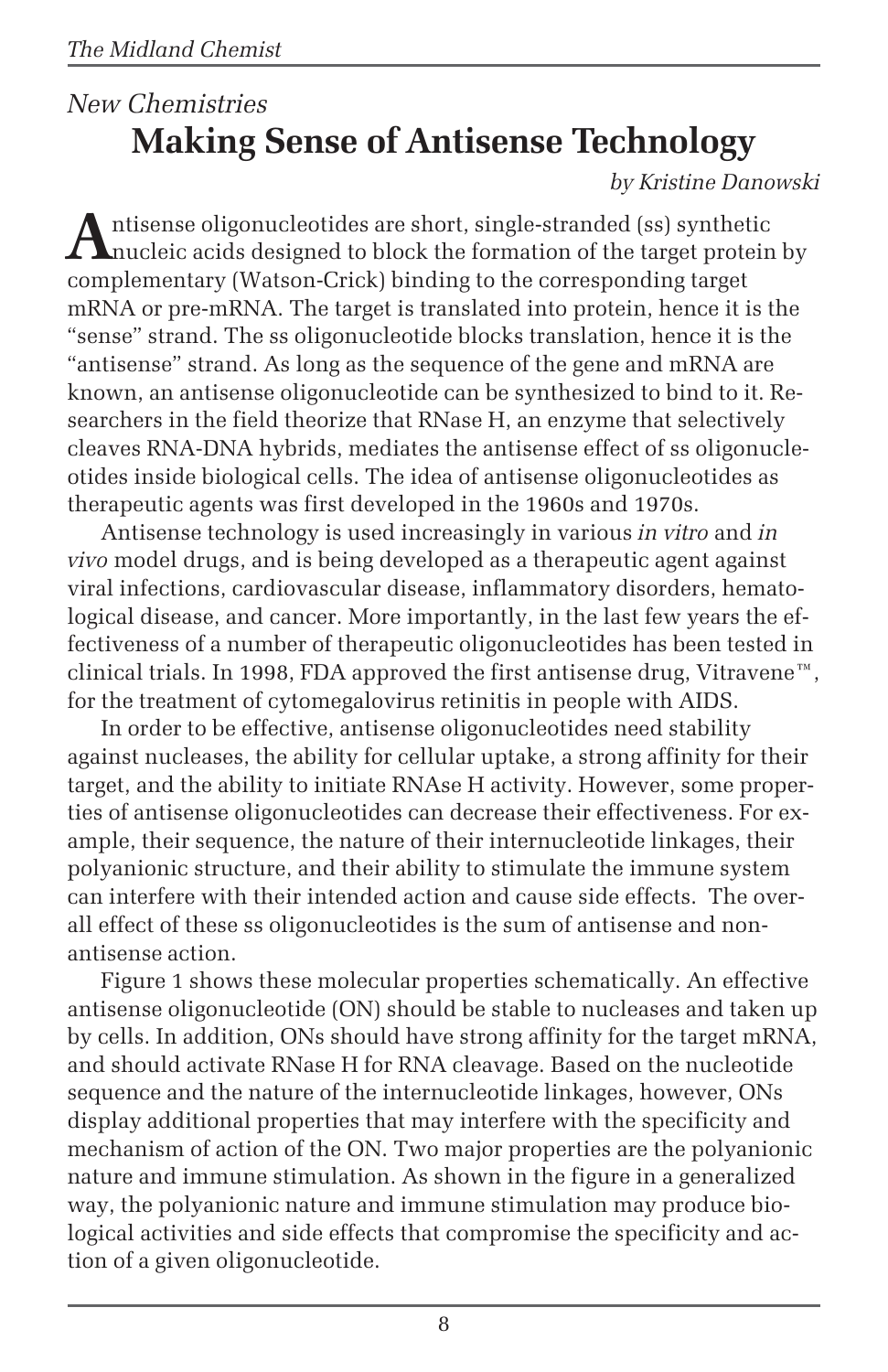

*Figure 1. Factors affecting the mechanism of action of antisense oligonucleotides. IFN, interferon; IL, interleukin; MCP, monocyte chemoattractant protein; MIP, macrophage inflammatory protein; RANTES, regulated-upon-activation and normal Tcell expressed and secreted; RE, reticulo-epithelial. Reproduced from Agrawal (1999), with permission of the copyright holder, Elsevier Science, Amsterdam.*

The first antisense oligonucleotides were synthesized in the 1960s as unmodified phosphodiesters. These phosphodiesters often contained alkylating or other types of reactive groups to generate irreversible binding to the target sequence in order to prevent the polymerase or ribosome from reading through the target DNA or RNA. However, oligonucleotides with naturally occurring phosphodiester bonds were found to degrade rapidly *in vitro* and *in vivo* and to be poorly taken up by living cells. To solve these problems, backbone modifications, which involve changes to the internucleotide phosphate residue, were among the first developed. These modifications include the replacement of one of the nonbridged oxygen atoms by either a CH<sub>2</sub> group (methylphosphonates), an NR<sub>2</sub> group (phosphoramidates), an OR group (phosphotriesters), or a sulfur molecule (phosphorothioates.) Currently, phosphorothioate is the most frequently used oligonucleotide modification. Figure 2 illustrates these common modifications of antisense oligonucleotides.

Uptake of phosphorothioate oligonucleotides by living cells is as poor as that of unmodified phosphodiester oligonucleotides. In addition, the complexes between phosphorothioate oligonucleotides and mRNA are less stable than those between the corresponding phosphodiester oligonucleotide and RNA. However, phosphorothioates are more resistant to nuclease cleavage than phosphodiesters. Also, when complexed to mRNA, phosphorothioates stimulate cleavage by RNase H as efficiently as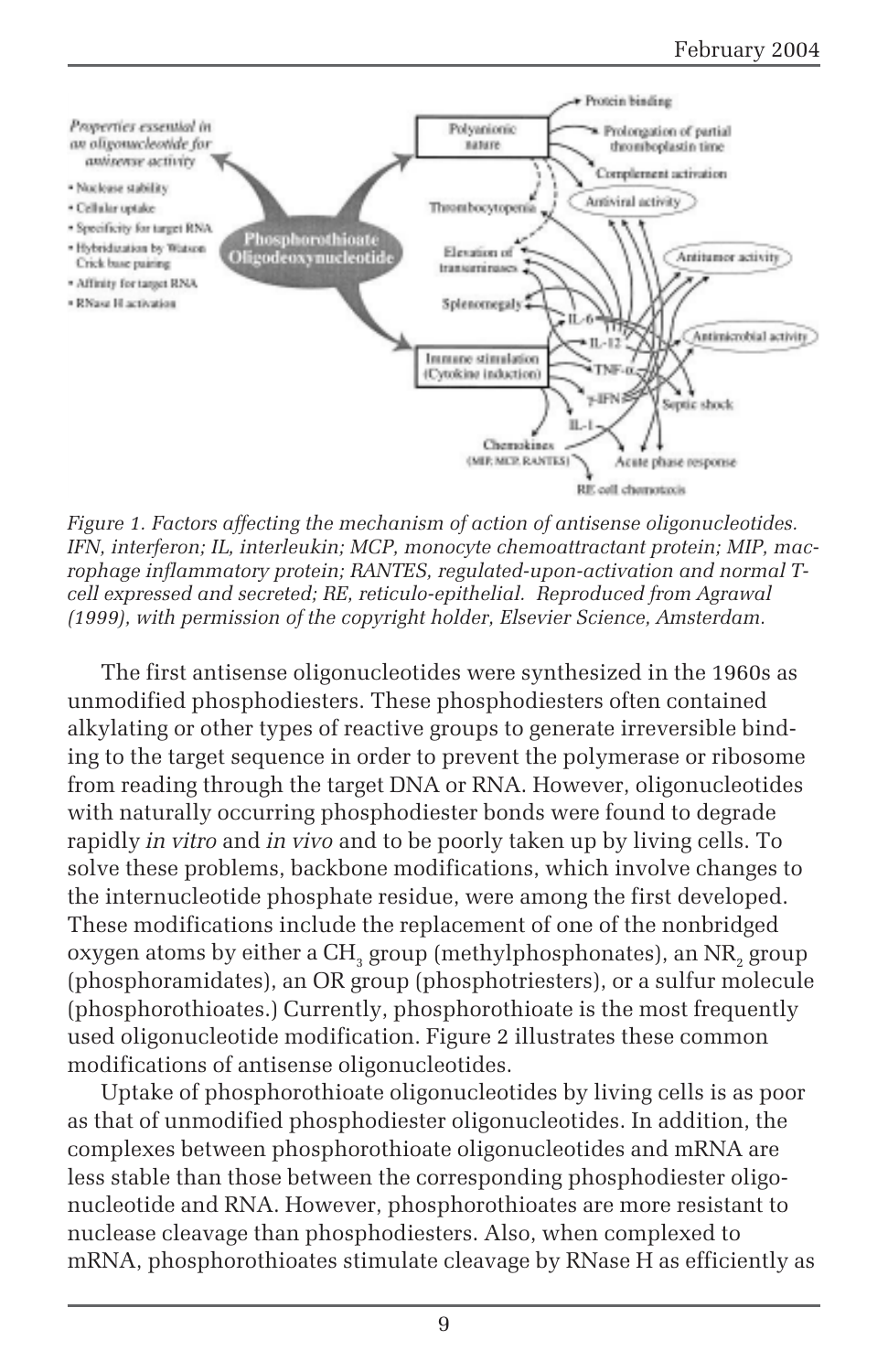unmodified phosphodiesters. These latter two characteristics give phosphorothioates the edge. Currently the vast majority of antisense oligonucleotides in clinical trials are phosphorothioates.

To be clinically effective, antisense oligonucleotides must have appropriate design and chemistry. These affect not only target hybridization, but also extraand intracellular biological stability, their ability to avoid undesirable cellular compartmentalization, and their efficient uptake and accumulation. The main barrier is achieving systemic delivery of the oligonucleotide



*Figure 2. Structure of some antisense oligonucleotide modifications. PS-ODN, phosphorothioate oligodeoxynucleotide; MMI, methylene(methylimino); PNA, peptide nucleic acid. Reproduced from Baker and Monia (1999), with permission of the copyright holder, Elsevier Science, Amsterdam.*

to the correct target in the desired time frame to achieve target gene modulation. For systemic delivery to be successful, antisense oligonucleotides must avoid degradation and protein binding long enough in the blood to ensure that they reach target cells intact and in sufficient quantities to attain the desired level of gene modulation when they reach their intracellular target mRNA.

The major obstacles to widespread application of antisense oligonucleotides as therapeutic agents are targeting to the specific cell of interest and intracellular delivery. Free oligonucleotides have a half-life of 0.5–1 h when administered directly. Therefore, various delivery methods, such as attaching ligands or linkers, liposomes, dendrimers, carrier peptides, direct central nervous system, or oral administration are under develop-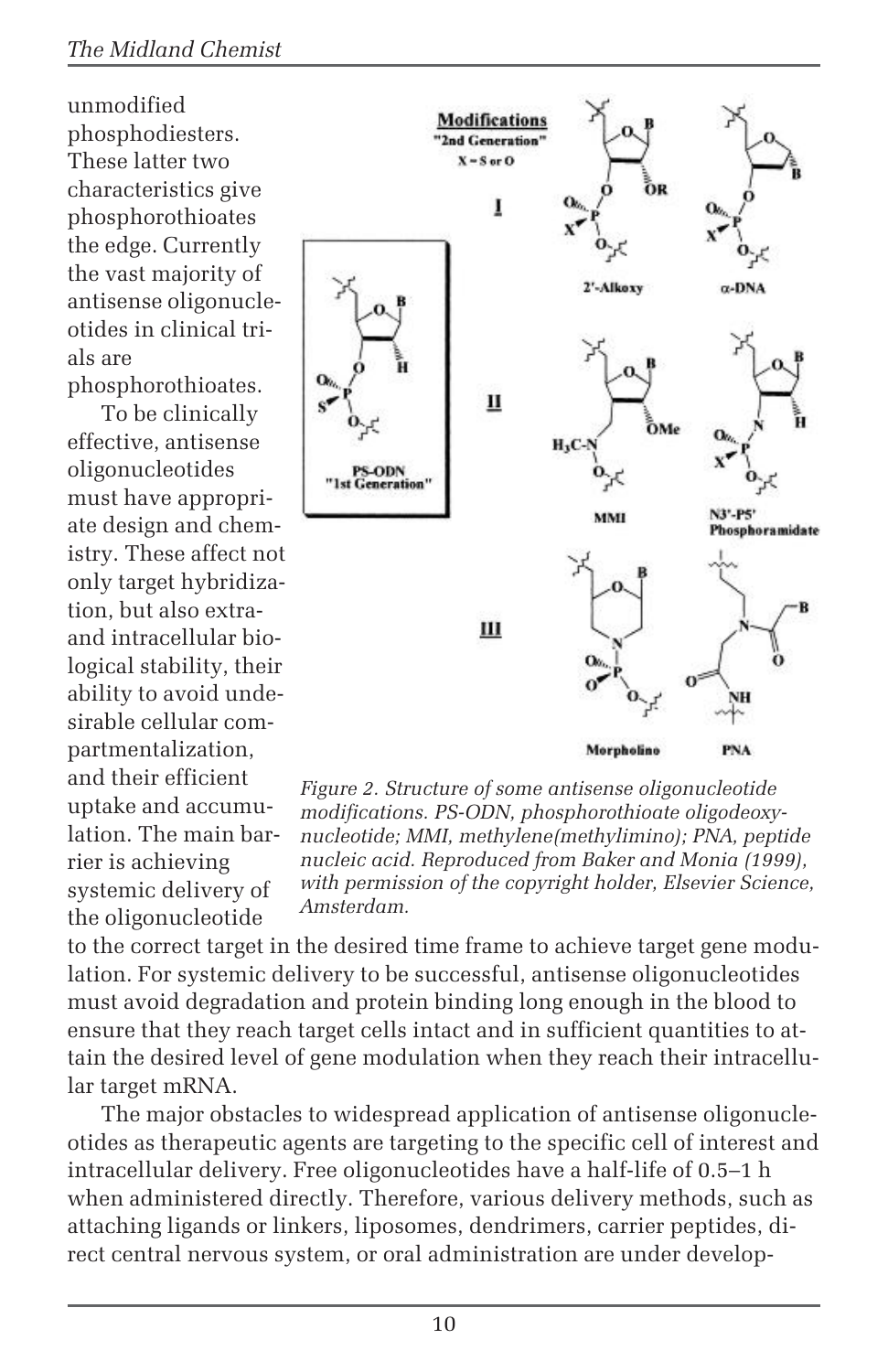ment. Currently, cationic liposomes are the most widely used delivery method. They are composed of positively charged lipid bilayers that are complexed to anionic oligonucleotides. Features of cationic liposomes that make them versatile and attractive for DNA delivery include simplicity of preparation, the ability to complex large amounts of DNA to transfect many different cell types, and low toxicity. In addition, cationic liposomes have a high affinity for most negatively charged cell membranes. Currently they represent the most successful delivery method for antisense oligonucleotides. The next few years should see more antisense drugs approved as researchers solve stability and delivery problems.

#### **Further Reading**

- 1. Agrawal, S. Importance of nucleotide sequence and chemical modifications of antisense oligonucleotides. *Biochim Biophys Acta. Gene Structure and Expression* 1999, *1489*, 53.
- 2. Baker, BF and Monia, BP. Novel mechanisms for antisense-mediated regulation of gene expression. *Biochim Biophys Acta. Gene Structure and Expression* 1999, *1489*, 3.
- 3. Gillis, J. After years of failure, a code for cures?; DNA advances lift promise of antisense technology. *The Washington Post*, June 24, 2003, page E01.
- 4. Pirollo, KF *et. al*. Antisense therapeutics: from theory to clinical practice. *Pharmacology & Therapeutics* 2003, *99*(1), 55.
- 5. Stein, CA, ed. *Perspectives in Antisense Science*. Boston: Kluwer Academic Publishers, 1999.



Living. Improved daily.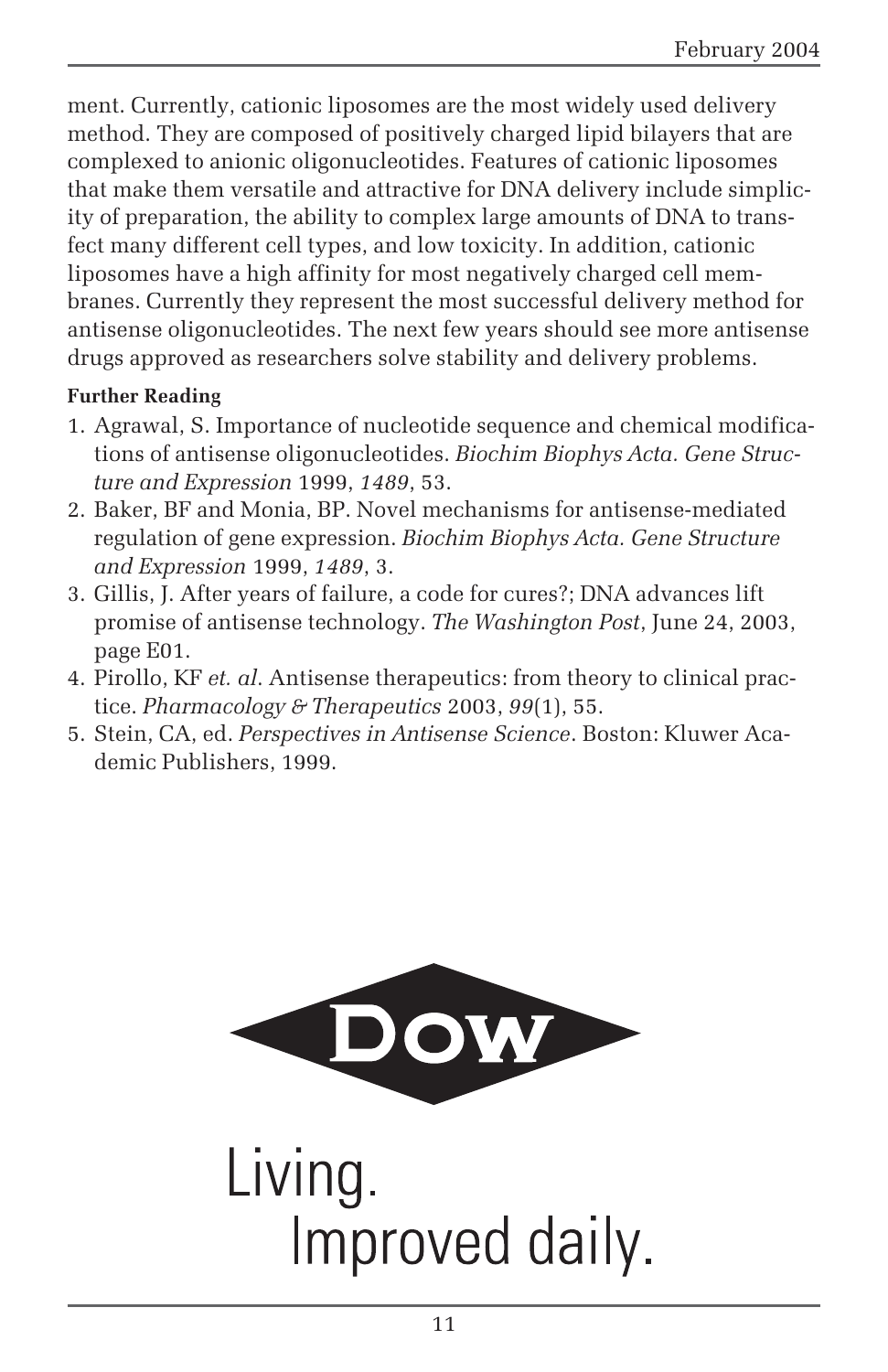# **Bringing Science to Life in 2003**

### *By Mike Ferrito*

**T**he National Chemistry Week activities reported in the December 2003 issue of *The Midland Chemist* are just a small part of the program's agenda. Since 1995, 2,500 teachers have attended workshops such as those offered in 2003:

"Bringing Science to Life in the Classroom" includes 16 hands-on demonstrations using "accessible" chemicals. This workshop is aligned with Michigan science education objectives and the level of science can be adjusted to grade level (K-12). Workshops and participation in 2003 included U. of M. Flint (19), Shepherd (51), West Branch (24), and Mt. Pleasant (32).

"Clowning Around with Polymers" includes 12 hands-on demonstrations using "accessible" chemicals and plastics. This workshop is also aligned with Michigan science education objectives and the level of science can be adjusted to grade level (K–12). Supplemental supplies are provided by the American Plastics Council. Workshops and participation in 2003 included Ravenhill (15), Bay Arenac (8), West Branch (34).

In summary, Project Science Literacy 2003 highlights include:

- Nine teacher training session with 161 participants
- National ACS Earth Day award received for West Branch activities
- Phoenix Award Honorable Mention for NCW activities in West Branch
- NCW activities were mentioned in a recent *C&E News* article
- Provided PlastiVan to six area schools in coordination with NCW and teacher training session
- Accumulation and distribution of chemistry equipment

If you have questions about the program or are interested in joining our enthusiastic group of volunteers, please contact Mike Ferrito, m.ferritto@dowcorning.com, 989-496-3244.

 Sponsors of Project Science Literacy include ACS Midland Section, Delta College, Alden B. Dow Museum of Science and Art, Mid-Michigan Section-Society of Plastics Engineers, Mid-Michigan Section-American Institute of Chemical Engineers, The Dow Chemical Company, and Dow Corning Corporation. Volunteers include:

| John Blizzard | Mike Ferritto    |
|---------------|------------------|
| Gretchen Kohl | Janet Smith      |
| Marvin Tegen  | Paul Popa        |
| Joan Sabourin | Dick Skochdopole |
| Charles Roth  | Barbara Roth     |

Todd Hogan Gina Malczewski Claudia Douglas Joe Kchodl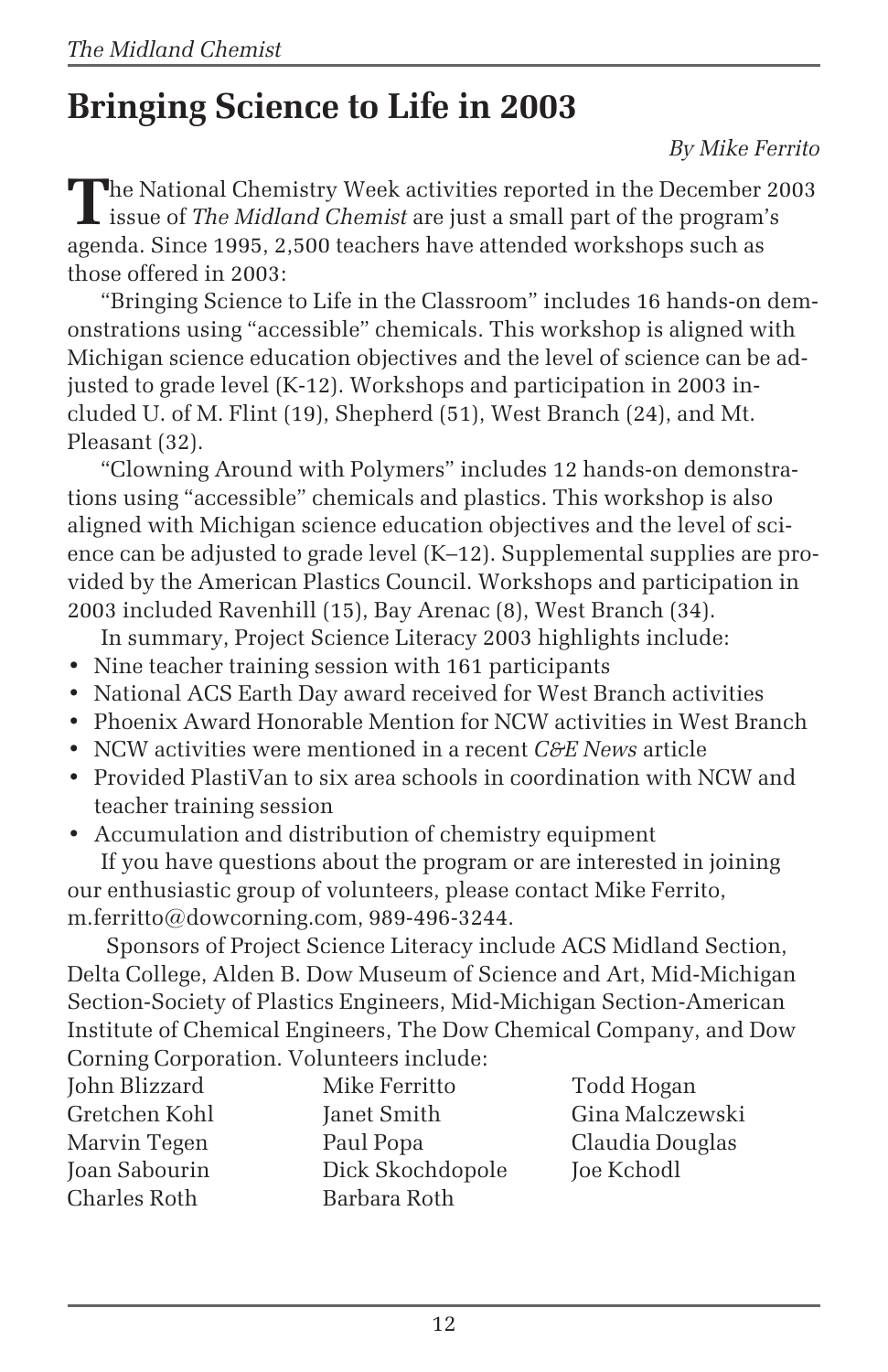# **In Past Issues of** *The Midland Chemist*

*By Wendell L. Dilling, Midland Section Historian*

- **30 Years Ago This Month**—Theodore W. Selby, president of Savant, Inc., has been appointed chairman of Research and Development Div. VII of ASTM Committee D-2. This division will develop tests on lubricants, fuels, and hydraulic fluids used in transportation and industry.
- **20 Years Ago This Month**—Bob Howell, in his Chairman's Corner column, stated that recently much has been written about the deplorable state of science education in our K–12 schools. The consensus would seem to be that 1) this situation poses a long-range threat to our national security and well-being, 2) rectification of the situation will be a long process, and 3) recovery efforts should be initiated and pursued as vigorously as possible.
- **10 Years Ago This Month**—The 75th anniversary of the formation of the Midland Section occurred in 1994. The following was written in a feature article, "Formation of the Section—The Initial Years": The year 1919 saw the beginnings of the Midland Section of the ACS in the form of an updated petition to the national ACS Council for a section charter. On December 8, 1919, the president of the ACS granted, in writing, a charter to the Midland Section. Herbert H. Dow was elected as the first chairman of the Section and served until June 1921.

## **IMPACT ANALYTICAL:**

MORE THAN A TESTING LAB - YOUR RESEARCH PARTNER

Our specialty: Using the best instruments and our collective years of staff experience to solve real-life. production-halting, career-threatening, boss-panicking problems. Quickly. Affordably. Authoritatively.

# **BRING ON THE TOUGH PROBLEMS.**

1910 W. St. Andrews Rd., Midland, MI 48640 Phone: 989-832-5555 Fax: 989-832-5560 info@impactanalytical.com www.impactanalytical.com